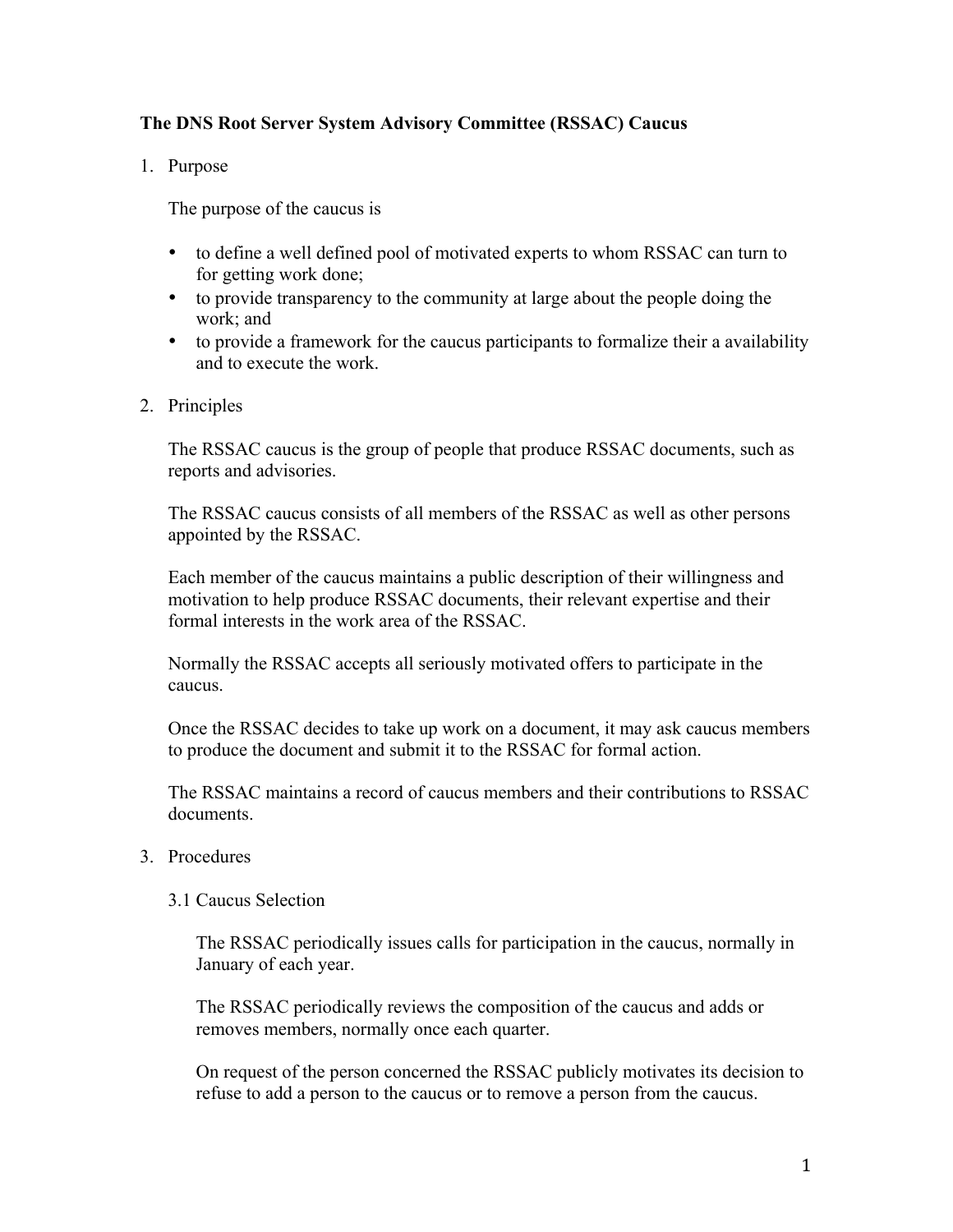The RSSAC delegates the task of communicating with people about joining or leaving the caucus to a Membership Committee.

## 3.2 Caucus Work

The RSSAC normally involves the caucus in the production of substantial documents.

The RSSAC defines and publishes the initial scope of the document to be produced and the date by which is has to be submitted to the RSSAC for action.

The RSSAC requests one or more caucus members to lead the production of a document.

Document leaders actively involve other caucus members, specifically any caucus members that volunteer.

Document leaders report to the RSSAC about progress at regular intervals and on specific request.

If it considers progress insufficient, the RSSAC may appoint new document leaders or take other action to progress the document.

Once the document leaders consider the document ready, they pass it to the RSSAC for formal action.

The RSSAC may ask the caucus to do specific further work on a document.

Caucus members may submit personal opinions about documents to the RSSAC at any time, specifically once the document has been passed to the RSSAC for action.

The RSSAC may also ask caucus members for advice and opinions about RSSAC business.

Caucus members will receive credit for their work on specific documents.

## 3.3 Bootstrapping

The RSSAC will invite people who participated in the previous RSSAC to join the caucus, specifically those subscribed to the previous RSSAC mailing list.

The RSSAC will notify the ICANN Supporting Organizations about the caucus.